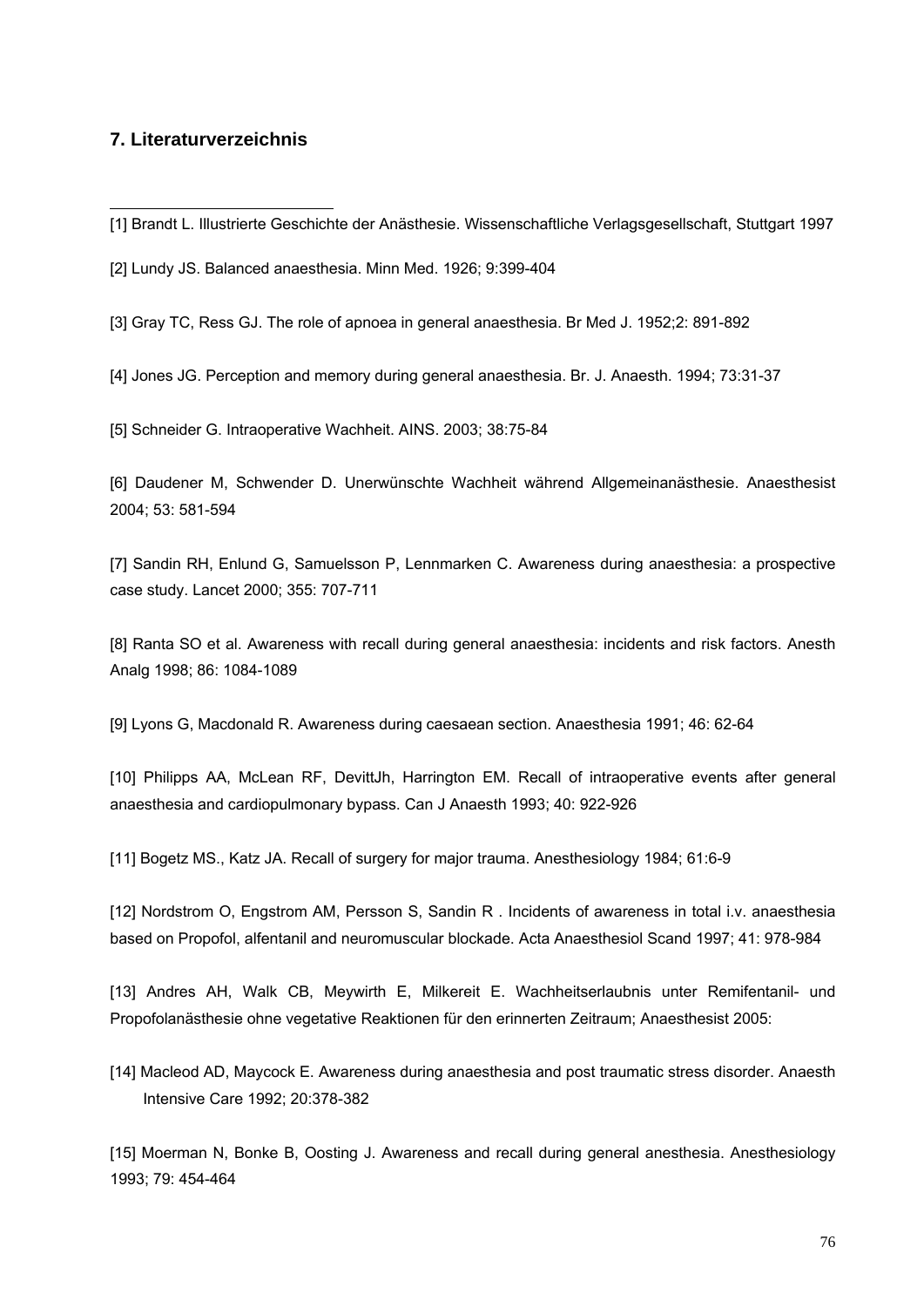[16] Evans JM. Patients experiences of awareness during general anesthesia. In: Rosen M, Lunn JN: Consciousness, awareness and pain in general anaesthesia. Butterworth, London 1987:18-34

1

[17] Schwendener D, Dauderer M, Klasing S, Mulzer S, Finsterer U, Peter K. Vegetative Zeichen, isolierte Unterarmtechnik, Elektroenzephalogramm und akustisch evozierte Potentiale. Anästhesist 1996; 45:708- 721

[18] Rampil IJ. Anesthetics potency is not altered after hypothermic spinal cord transection in rats. Anesthesiology 1994;80:606-610

[19] Antognini JF, Schwartz K. Exaggerated anesthetics requirements the prefenrentally anesthetized brain. Anaesthesiology 1993;79:1244-1249

[20] Flaishon R, Windsor A., Sigl J., Sebel P. Recovery of consciousness after Thiopental or Propofol. Anesthesiology 1997; 86:613-619

[21] Tunstall ME. Detecting wakefulness during general anaesthesia for Cesarean section. BMJ 1977; 1:1321

[22] Leslie K., Sessler DI., Schroeder M., Walters K. Propofol blood concentration and the Bispectral index predict suppression of learning during propofol/epidural anesthesia in volunteers. Anesthesia and Analgesia. 1995; 81: 1269-1274

[23] Struys M., Versichelen L., Byttebier G., Mortier E., Moerman A., Rolly G. clinical usefulness of the Bispectral Index for titrating propofol target effect-site concentration. Anaesthesia. 1998; 53:4-12

[24] Glass PS, Bloom M, Kearse L, Rosow C, Sebel P, Manberg P. Bispectral analysis measures sedation and memory effects of Propofol, Midazolam, isoflurane and alfentanil in healthy volunteers. Anesthesiolgy 1997; 86:836-847

[25] Johanson JW, Sebel PS. Development and clinical application of electrencephalographic bispectrum monitoring. Anesthesiology 2000; 70:42-46

[26] Lubke GH, Kerssens C, Phaf H, Sebel PS. Dependence of explicit and implicit memory of hypnotic state in trauma patients. Anesthesiology 1999; 90:670-680

[27] Mychskiw G., Horowitz M., Sachdev V., Heath BJ. Explicit intraoperative recall at bispectral index of 47. Anesth Analg 2001; 92:808-809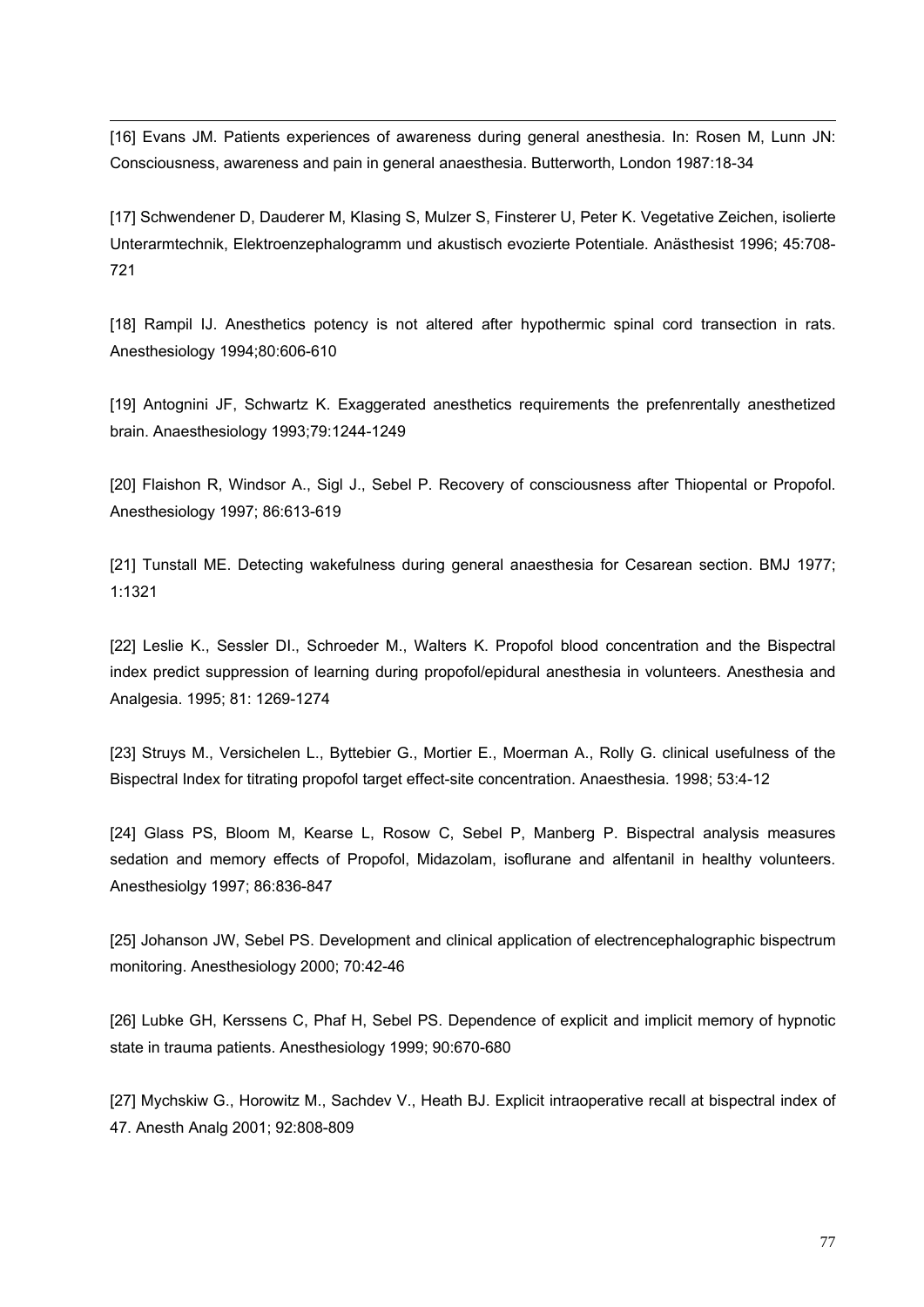[28] Song D., Joshi GP., White PF. Titration of volatile anesthetics using bispectral index facilitates recovery after ambulatory anesthesia. Anesthesiology 1997; 87:842-848 [29] Song D., van Vlymen J., White PF. Is the bispectral index useful in predicting fast-track eligibility after ambulatory anesthesia with propofol and desflurane. Anesthesia and Analgesia 1998; 87:1245-1248

[30] Gan TJ., Glass PS., Windsor A., Payne F., Rosow C., Sebel P., Manber P. Bispectral index monitoring allows faster emergence and improved recovery from Propofol, alfentanil and nitrous oxide anesthesia. BIS utility study group. Anesthesiology 1997; 87:808-815

[31] Johanson JW., Sebel PS. Development and clinical application of encephalographic bispectrum monitoring. Anesthesiology 2000; 93: 1336-1344

[32] O´Connor MF, Caves SM, Tung A, Cook RI, Thisted R, Apfelbaum J. BIS monitoring prevent awareness during general anesthesia. Anesthesiology 2001; 94:520-522

[33] Cooper C. Recovery from anaesthesia. Anaesthesia Rounds; 1986: 19: 3-4

1

[34] Apfelbaum JL, Walawander CA, Grasela TH et al. Eliminating intensive postoperative care in sameday surgery patients using short-acting anesthetics. Anesthesiology 2002; 97:66-74

[35] Song D, Joshi GP, White PF. Fast-track eligibility after ambulatory anesthesia: a comparison of desflurane, sevoflurane and propofol. Anesth Analg 1998; 86:267-273

[36] Naidu-Sjösvärd K, Sjöberg F, Gupta A. Anaesthesia for videoarthroscopy of the knee: a comparison between desflurane and sevoflurane. Acta Anaesthesiol Scand 1998; 42:464-471

[37] Dexter F, Tinker JH. Comparison between desflurane and isoflurane or propofol on time to following commands and time to discharge: a metaanalysis. Anesthesiology 1995; 83:77-82

[38] Schwender D., Klasing S. Bewusste und unbewusste akustische Wahrnehmung während der Allgemeinanästhesie. Anaesthesist 1991; 40:583-593

[39] G. F. Plummer. Improved method for the determination of propofol in blood by high-performance liquid chromatography with fluorescence detection. J. Chromatogr. 1987; 421:171-176

[40] P. Aouizerate et al. Validation d´une methode de dosage plasmatique du propofol par CLHP. J Pharm Clin 1998; 17:93-96

[41] Aldrete JA. The post-anesthesia recovery score revisited. J Clin Anesth 1995;7:89-91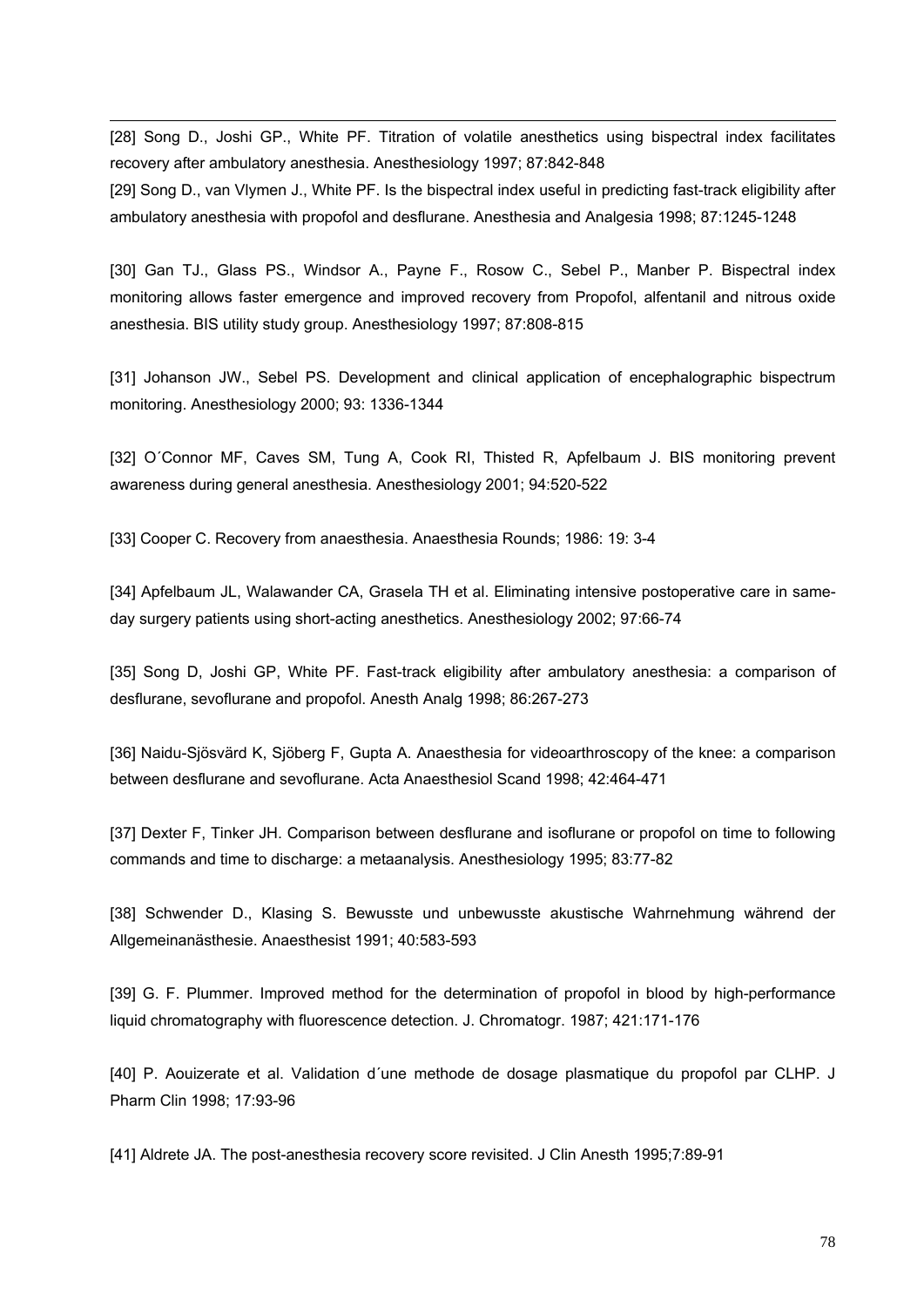[42] Aspect Medical Systems. Technolygy Overview. Bispectal Index. Online: www.aspects.com

1

[43] Griselda Cooper in Anaesthesia Rounds, Number 19: Recovery from Anaesthesia; Page 18 [44] Levine et al 1992, Mandell AM et al. 1994

[45] Ewing J.a. Detecting alcoholism: the CAGE questionnaire. Journal of the American Medical Association 1984: 252; 1905-1907

[46] Aldrete JA., Kroulik D. A postanesthetic recovery score. Anesth Analg 1970; 49:924-934

[47] White PF. Criteria for fast-tracking outpatients after ambulatory surgery. J Clin Anesth. 1999; 11 (1):78-79

[48] Skalad M. Grading of patients for surgical procedures. Anesthesiology 1941; 2: 281-284

[49] American Society of Anaesthesiologists. New classification of physical status. Anesthesiology 1963; 24: 111

[50] Vacanti CJ et al. A statistical analysis of the relationship of physical status to postoperative mortality in 68388 cases. Anesthesia and Analgesia 1970;49: 564-566

[51] Menke H et al. Präoperative Risikoeinschätzung mit der ASA-Klassifikation. Eine prospektive Untersuchung zu Morbidität und Letalität in verschiedenen ASA-Klassen bei 2937 Patienten mit allgemeinchirurgischen Operationen. Chirurg 1992; 63:1029-1034

[52] Wolters U. etal. ASA classification and perioperative variables as predictors of postoperative outcome. British J of Anaesth 1996; 77: 217-222

[53] James MK, Feldman PL, Schuster SV, Bilotta J, Brackeen MF, Leighton JH. Opioid receptor activity of GI87084B, a novel ultra-short acting analgesic, in isolated tissues. Journal of Pharmacology an Experimental Therapeutics 1991; 259: 712-718

[54] Feldman PL, James MK, Brackeen MF et al. Design, synthesis and pharmacological evaluation of ultra-short to long-acting opioid analgesics. Journal of Medicinal Chemistry 1991; 34: 2202-2208

[55] Glass PS., Hardman D., Kamiyama Y., Quill TJ., Marton G., Donn KH., Grosse CM., Hermann D. Preliminary pharmacokinetics and pharmacodynamics of an ultra-short-acting opioid: remifentanil (GI87084B); Anesthesia and Analgesia 1993; 77:1031-1040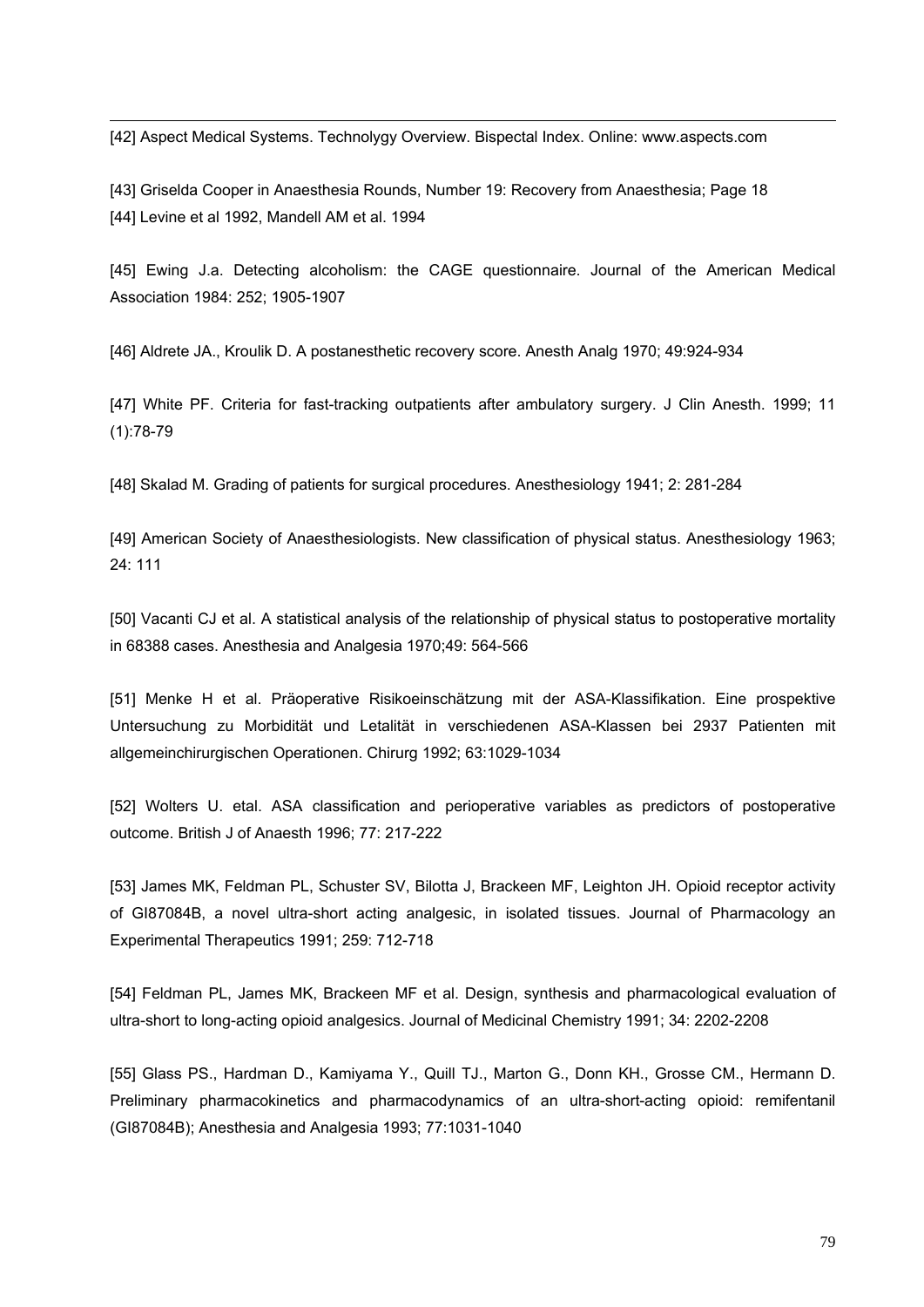[56] Westmoreland CL., Hoke JF., Sebel PS., Hug CC, Jr., Muir KT. Pharmacokinetics of remifentanil (GI87084B) and its major metabolite (GI90291) in patients undergoing elective inpatient surgery; Anesthesiology 1993;79:893-903

1

[57] Sebel PS., Hoke JF.,Westmoreland C., Hug CC., Muir KT., Szlam F. Histamine concentration and hemodynamic response release after remifentanil. Anesthesia and Analgesia 1995;80:990-993 [58] Talmage D., Egan MD., Charles F. Minto, M.D., David J. Hermann, Pharm.D., Juliana Barr, M.D., Keith T.Muir, Ph.D., Steven L. Shafer, M.D. Remifentanil versus Alfentanil. Anesthesilogy 1996; 84: 821- 833

[59] Egan TD.Remifentanil pharmacokinetics and pharmacodynamics. A preliminary appraisal. Clinical Pharmacokinetics 1995; 29(2):80-94

[60] Philip BK. The use of remifentanil in clinical anaesthesia. Acta Anaesthesiol. Scand. Suppl.: 1996; 109: 170-173

[61] Smith I., White P.F., Nathanson M., Gouldson R.: Propofol, an update on its clinical use; Anesthesiology 1994;81:1005-1043

[62] Glen J.B., Hunter S.C.: Pharmacology of an emulsion formulation of ICI 35868; Br. J. Anesth. 1984; 56:617-625

[63] Concas A., Santoro G., Mascia M. P., Serra M., Sanna E., Biggio G.: The general anesthetics propofol enhances the function of gamma-aminobutyric acid-couplet chlorid channel in the rat cerebral cortex; J Neurochem 1990;55: 2135-2138

[64] Cockshott I. D., Douglas E. J., Prys-Roberts C., et al.: The pharmacokinetics of propofol during and after intravenous infusion in man; Eur J Anaestheiol 1990; 7: 265-275

[65] Morgan D. J., Campell G. A., Crankshaw D. P.: Pharmacokinetics of propofol when given by intravenous infusion; Brit J Clin Pharmacol 1990; 30: 144-148

[66] Shafter A., Doze V. A., Shafer S. L., White P. F.: Pharmacokinetics and pharmacodynamics during general anesthesia; Anesthesiology 1988; 69: 348-356

[67] Gray P.A., Park G.R., Cockshott I.D., Douglas E.J., Shuker B., Simons P.: Propofol metabolism in man during the antihepatic and reperfusion phases of liver transplantation; Xenobiotica 1992; 22: 1105 – 1147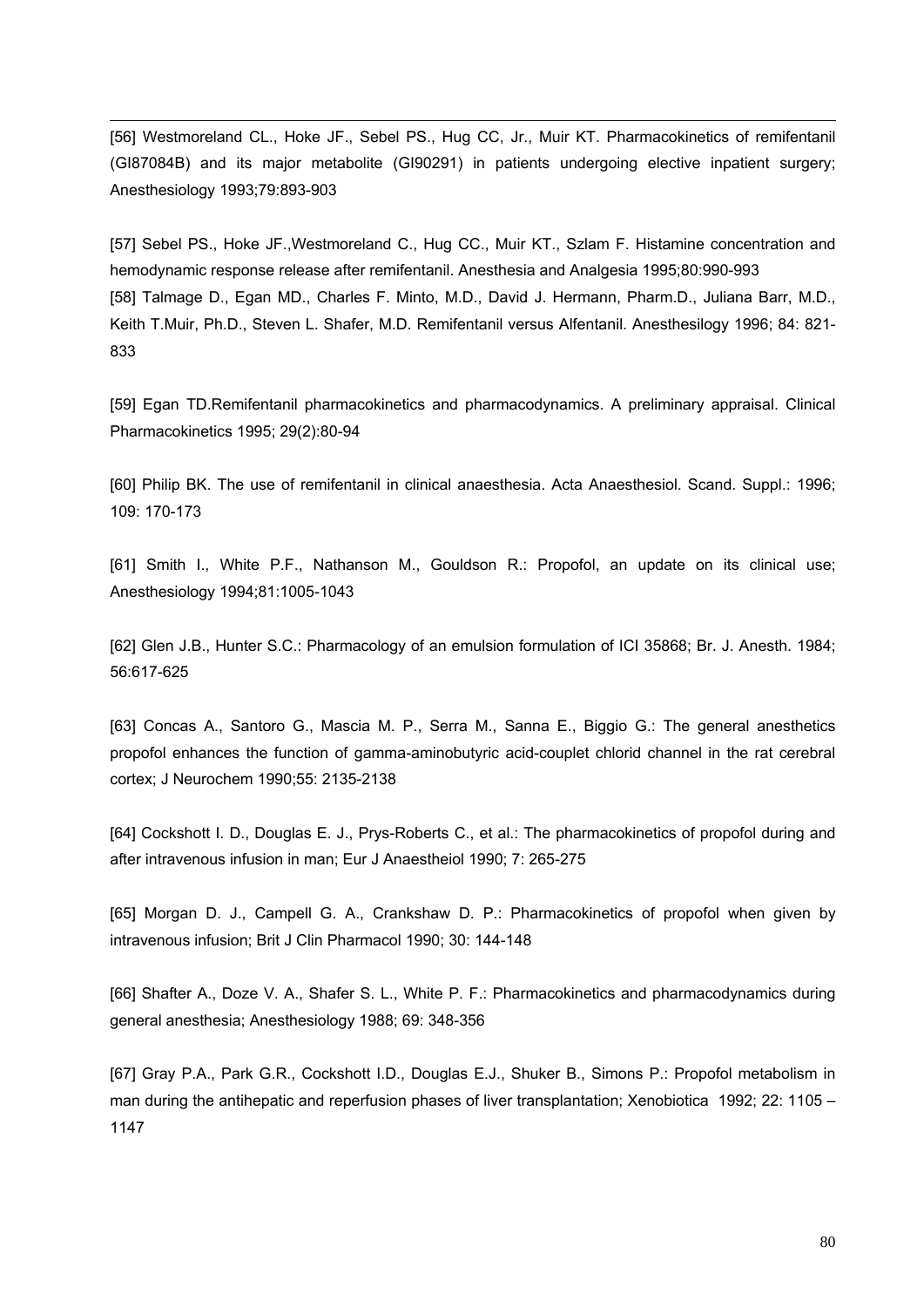[68] Hughes M. A., Jacobs J. R., Glass P. S. A.: Context –sensitive half-time in multicompartment pharmacokinetic models for intravenous anesthesia; Anesthesiology 1992; 76: 334-341

1

[69] Muzi M., Berens R. A., Kampine J. P., Ebert T. J.: Venodilatation contributes to propofol-mediated hypotension in humans; Anesth Analg 1992; 74:877-883

[70] Lepage J. Y., Pinaud M. L., Helias J. H., Cozian A. Y., Le Normand Y., Souron R. J.: Left ventricular performance during propofol or methohexital anesthesia: isotopic and invasive carciac monitoring: Anesth Analg 1991; 73:3-9

[71] Patrick M.R., Blair I. J., Feneck R. D., Sebel P. S.: A comparison of the haemodynamic effects of propofol and thiopentone in patient with coronary artery disease. Postgrad. Med. J. 1985;61:23-27

[72] Al Kuhundairi D., Gordon G., Morgan M., Whitwam J. G.: Acute cardiovascular changes following diisopropofol. Effects in heavily premedicated patients with coronary artery disease. Anaesthesia 1982; 37: 1007-1010

[73] Seifert HA, Blouin RT, Conrad PF, Gross JB: Sedative doses of propofol increase beta activity of the processed electroencephalogram. Anesth Analg1993; 76: 976-978

[74] Glass PS, Bloom M, Kearse L, Rosow C, Sebel P, Manberg P. bispectral analysis measures sedation and memory effects of propofol, midazolam, isoflurane and alfentanil in healthy volunteers. Anesthesiology 1997;86:836-847

[75] Van Hemelrijck J, Tempelhoff R, White PF, Jellish WS: EEG assisted titration of propofol infusion during neuroanesthesia: Effect of nitrous oxide. J Neurosurg Anaesth 1992;4: 11-20

[76] Wood PR, Browne GPR, Pugh S: propofol infusion for the treatment of status epilepticus. Lancet 1988;1:480-481

[77] Mackenzie Sj, Kapadia F, Grant IS: Propofol infusion for control of status epilepticus. Anaesthesia 1990; 45:1043-1045

[78] Frink EJ et al. Sevoflurane. Baillieres Clin Anaesth. 1993;7(4):899-913

[79] Strum DP et al.Partition coefficients for sevofluran in human blood, saline, and olive oil. Anesth Analg 1987;66:654-656

[80] Yasuda N. et al.: Comparison of kinetics of sevoflurane and isoflurane in humans. Anesth Analg 1991 Mar; 72 (3): 316- 24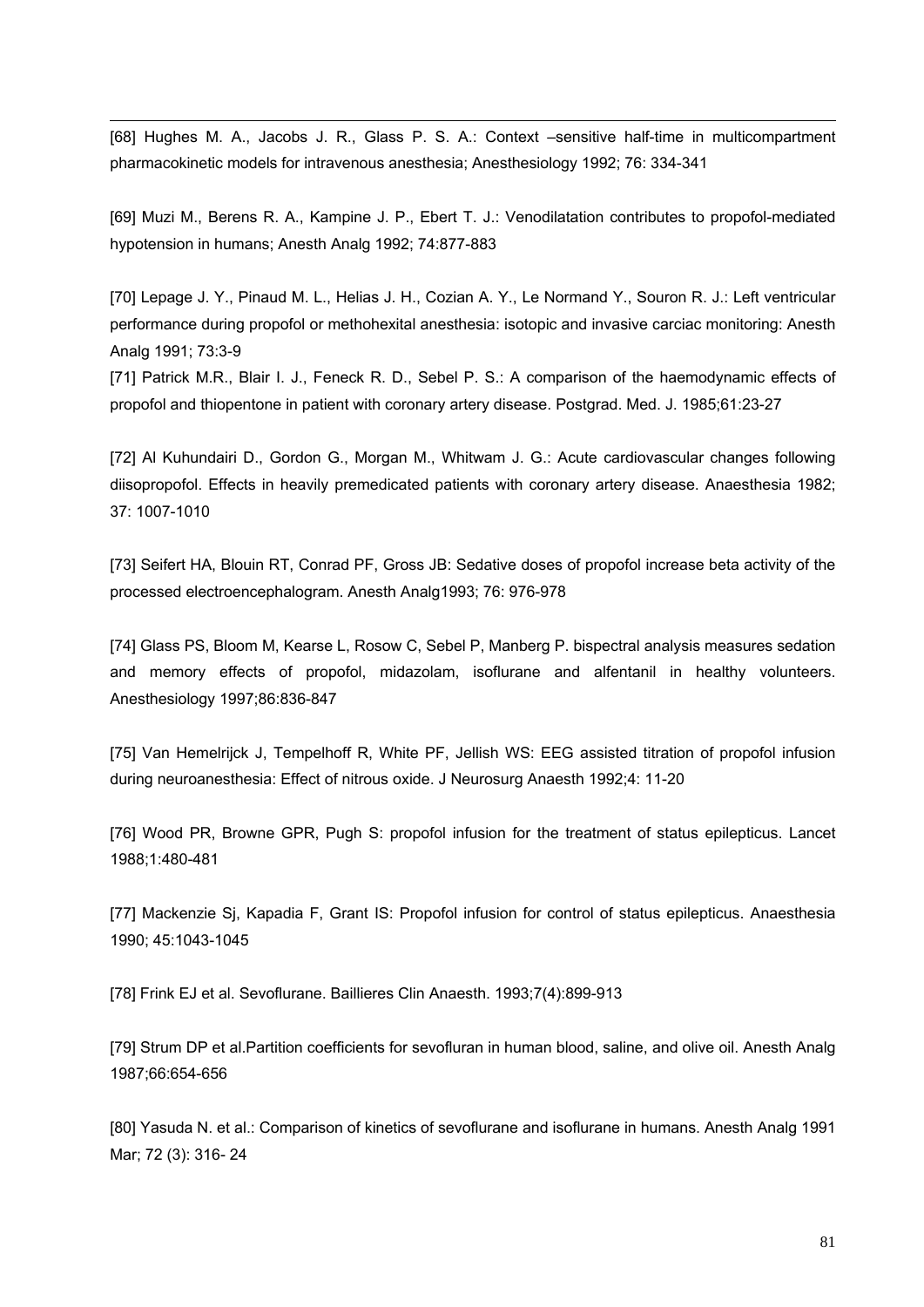[81] Stern RC et al. Elimination kinetics of sevoflurane and halothan from blood, brain, and adipose tissue in the rat. Anesth Analg 1990; 71: 658- 664

[82] Shiraishi Y et al. Uptake and biotransformation of sevoflurane in humans: a comparative study of sevoflurane with halothane, enflurane and isoflurane. J Clin Anesth 1990 (2):381-386

[83] Kharasch E et al. Identification of cytochrome P450 2E1 as the predominant enzyme catalyzing human liver microsomal defluorination of sevoflurane, isoflurane, and methoxyflurane. Anesthesiology 1993; 79: 795-807

[84] Harkin CP et al. Direct negative inotropic and lusitropic effects of sevoflurane. Anesthesiology 1994; 81: 156-167

[85] Ebert TJ, Harkin CP, Muzi M. Cardiovascular responses to sevoflurane: a review. Anesth Anlag 1995; 81:S11-S22

[86] Ebert TJ et al. Myocardial ischemia and adverse cardiac outcomes in cardiac patients undergoing noncardiac surgery with sevoflurane and isoflurane. Anesth Analg 1997; 85: 993-999

[87] Doi M et al. Respiratory effects of sevoflurane. Anesth Analg 1987;66: 241-244

[88] Donelly T et al. Sevoflurane and adult acute epiglottitis. Anaesthesia 1998; 53: 516

[89] Rampill I et al. The electroencephalographic effects of desflurane in humans. Anesthesilogy 1991;74: 434-439

[90] Schwender D et al. Power spectral analysis of the electroencephalogram during increasing endexpiratory concentrations of isoflurane, desflurane and sevoflurane. Anaesthesia 1998; 53: 5-342

[91] Dubin et al. 1994, Fredman et al 1995, Motsch et al 1996

1

[92] Eger El II. Partition coefficients of I-653 in human blood, saline, and olive oil. Anetsh Analg. 1987;66:971-973

[93] Kochs E, Krier C, Buzello W, Adams HA. Anästhesiologie, AINS Band 1; 2001

[94] Taylor RH et al. Induction, maintenance and recovery characteristics of desflurane in infants and children. Can J Anaesth. 1992;39:6-13

[95] Zwass MS et al. Induction and maintenance characteristics of anaesthesia with desflurane and nitrous oxide in infants and children. Anesthesiology. 1992;76:373-378

82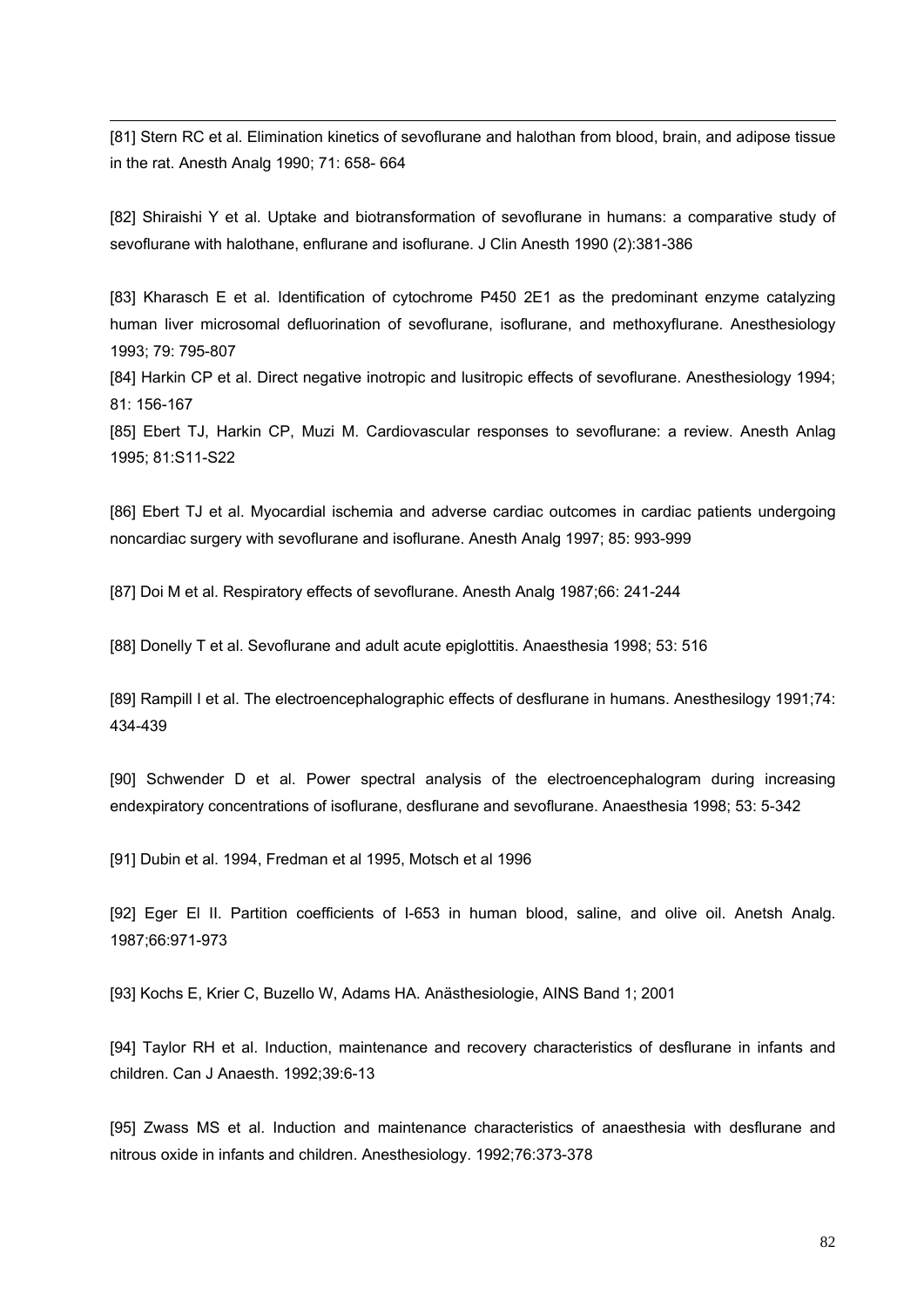[96] Strebel S. et al. Dynamic and static cerebral autoregulation during isoflurane, desflurane, and propofol anesthesia. Anesthesiology 1995; 83(1):66-76

[97] Black S. et al. Effects of desflurane on somatosensory evoked potentials (abstract). Anesthesiology 1990;73 Suppl.3A:A181

[98] Eger EI. Et al. New inhaled anesthetics. Anesthesiology 1994;80(4): 756-63

1

[99] Hans P, Lecoq JP, Brichant JF, Dewandre PY, Lamy M. Effect of epidural bupivacaine on the relationship between the bispectral index and end-expiratory concentrations of desflurane. Anaesthesia 1999; 54:899-902

[100] Cahalan MK et al. Hemodynamic effects of desflurane/nitrous oxide anaesthesia in volunteers. Anesth Analg 1991; 73: 157-64

[101] Weiskopf RB et al. Cardiovascular actions of desflurane in normocarbic volunteers. Anesth Analg 1991; 73: 143-56

[102] Yasuda N et al. Does desflurane modify circulatory responses to stimulation in humans? Anesth Analg 1991; 73: 175-9

[103] Jones RM et al. Clinical impressions and cardiorespiratory effects of a new flourinated inhalation anesthetic, desflurane in volunteers. Br J Anaesth 1990; 64: 11-5

[104] Caldwell JE et al. The neuromuscular effects of desflurane, alone and combined with pancuronium or succinylcholin in humans. Anesthesiology 1991; 74: 412-8

[105] Palozzo MAG et al. Anaesthesia and emesis. Can J Anaesth 1984; 31(2): 178-87

[106] Larsen B, Seitz A, Larsen R. Recovery of cognitive function after remifentanil-propofol anesthesia: a comparison with desflurane and sevoflurane. Anesth Anal 2000;90:168-174

[107] Wilhelm W, Berg K, Langhammer A, Bauer C, Biedler A, Larsen R. Remifentanil bei gynäkologischen Laparoskopien - Ein Vergleich von Aufwach- und Kreislaufverhalten bei Kombination mit Desfluran und Propofol. Anästhesiol Intensivmed Notfallmed Schmerzther 1998;33:552-556

[108] Loop T, Priebe HJ. Recovery after anesthesia with remifentanil combined with propofol, desflurane or sevoflurane for otorhinolaryngeal surgery. Anesth Analg 2000;91(1):123-129

[109] Grundmann U, Silomon M, Bach F, Becker S, Bauer M, Larsen B, Kleinschmidt S.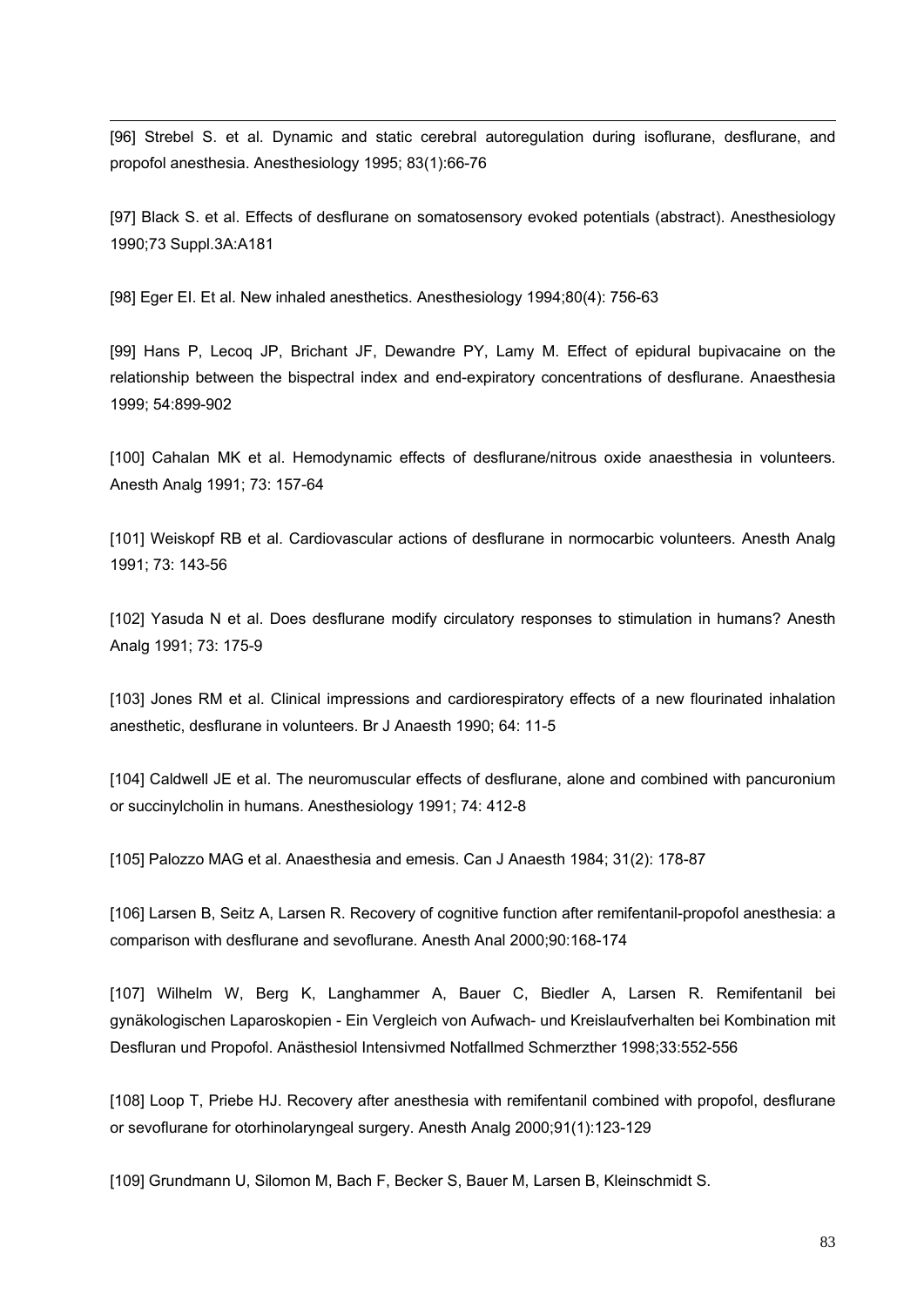1 Recovery profile and side effects of remifentanil-based anaesthesia with desflurane or propofol for laparoscopic cholecystectomy. Acta Anaesthesiol Scand 2001;45:320-326

[110] Juckenhöfel S, Feisel C, Schmitt HJ, Biedler A. TIVA mit Propofol/Remifentanil oder balancierte Anästhesie mit Sevofluran/Fentanyl bei laparoskopischen Operationen. Anaesthesist 1999;48:807-812

[111] Apfelbaum JL, Lichtor JL, Bradford S. Lane, Coalson DW, Korttila KT. Awakening, clinical recovery, and psychomotor effects after desflurane and propofol anesthesia

[112] Luginbühl M, Wüthrich S, Petersein-Felix S, Zbinden AM, Schnider TW. Different benefit of bispectral index (BIS) in desflurane and propofol. Acta Anaestheiol Scand 2003; 47:165-173

[113] Hogue CW, Browdle TA, O'Leary C, Duncalf D, Miguel R, Pitts M et al. A multicenter evaluation of total intravenous anaesthesia with remifentanil and propofol for elective inpatient surgery. Anesth Analg 1996;83:279-285

[114] Hoymork SC, Raeder J, Grimsmo B, Stehen PA. Bispectral index, predicted and measured drug levels of target-controlled infusions of remifentanil and propofol during laparoscopic cholecystectomyand ermergence. Acta Anaesthesiol Scand 2000;44:1138-1144

[115] Liu J, SinghH. Electroencephalogram bispectral analysis predicts the depth of midazolam-induced sedation. Anesthesiology 1996;84:64-69

[116] Recart A. The effect of cerebral monitoring on recovery after general anesthesia: a comparison of auditory evoked potential and bispectral index devices with standard clinical practice. Anesth Analg 2003;97 (6):1667-1674

[117] Gan TJ. Bispectral index improves consistency of anesthetics delivery. Anesth Analg 1998;86:S7

[118] Kerssens C, Lubke GH, an der Klein JWA, Bonke B. Memory function during propofol and alfentanil anesthesia: predictive value of individual differences. Anesthesiology 2002;97:382-389

[119] Liu J, Singh H, White PF. Electroencephalographic bispectral index correlates with intraoperative recall and depth of propofol-induced sedation. Anesth Anlag 1997;84:185-189

[120] Wrobel M, Kreuer S, Wilhelm W. Bispektraler Index und Desflurankonzentration unter 1 MAC. Der Anaesthesist 2003

[121] O´Hare RA, Mirakhur RK, Reid JE, Breslin JE, Hayes A. Recovery from propofol anaesthesia supplemented with remifentanil. British Journal of Anaesthesia 2001;86:361-365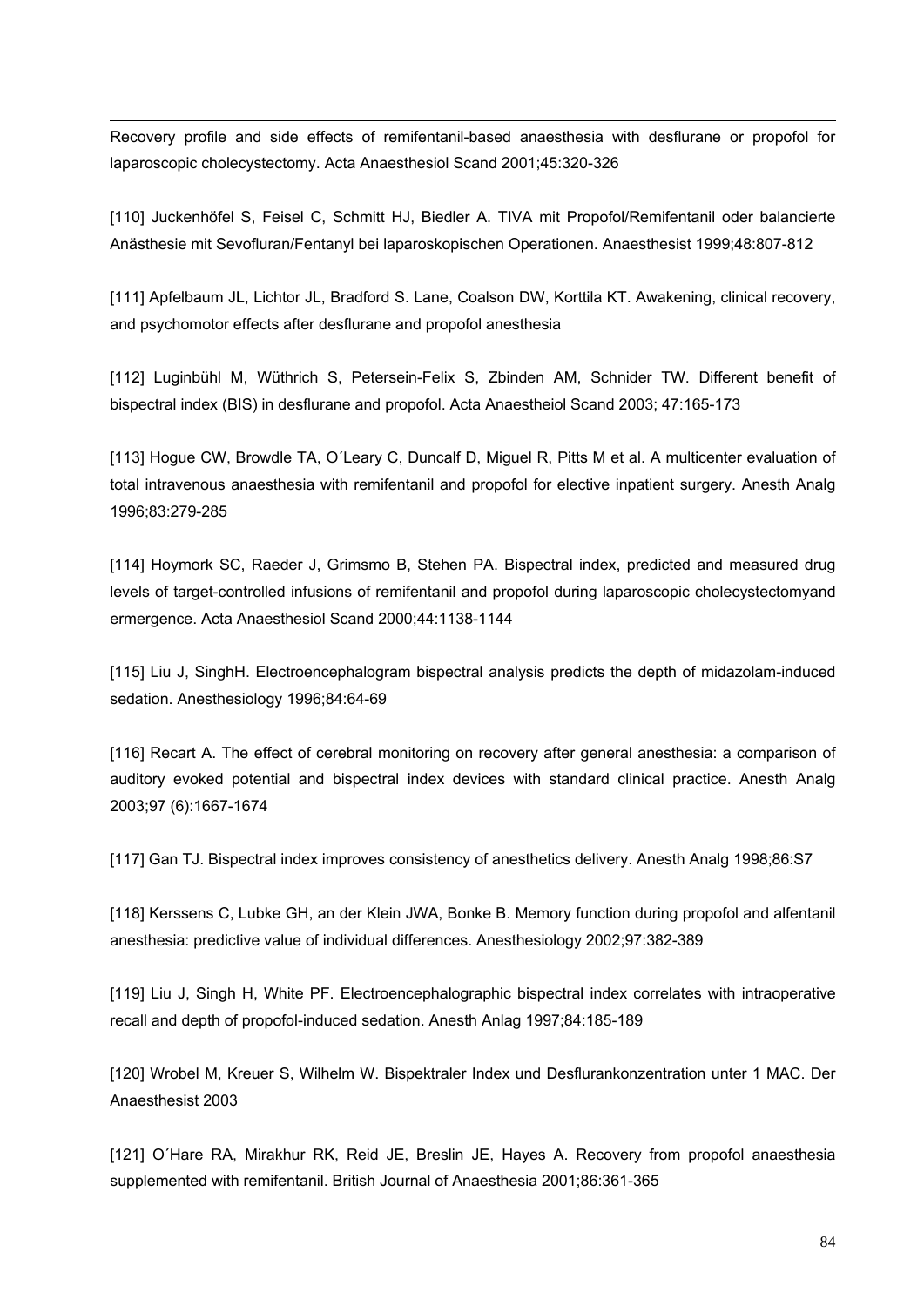[122] Iannuzzi E, Iannuzzi M, Viola G, Cerulli A, Cirillo V, Chiefari M. Desflurane and sevoflurane in eldery patients during general anesthesia: a double blind comparison. Minerva Anestesiol 2005;71:147-155

1

[123] Wilhelm W, Huppert A, Brün K, Grüneß V. Remifentanil mit Propofol oder Isofluran - Ein Vergleich des Aufwachverhaltens bei arthroskopischen Eingriffen. Anaesthesist 1997;46:335-338

[124] Dershwitz M, Randel GI, Rosow CE, Fragen RJ, Connors PM, Librojo ES, Shaw DL, Peng AW, Jamerson BD. Initial clinical experience with remifentanil, a new opioid, metabolized by esterase. Anesth Analg 1995;81:619-623

[125] Raeder JC, Mjaland O, Aasbo V, Grogaard B, Buanes T. Desflurane versus propofol maintenance for outpatient laparoscopic cholecystectomy. Acta Anaesthesiol Scand 1998;42:106-110 [126] Wandel C, Neff S, Böhrer H, Browne A, Motsch J, Martin E. Recovery characteristics following anesthesia with sevoflurane or propofol in adults under going outpatient surgery. E J Clin Pharmacol 1995;48:185-188

[127] Borgeat A, Wilder-Smith OHG, Saiah M, Rifat K, Subhypnotic doses of propofol possess direct antiemetic properties. Anesth Analg 1992;74:539-541

[128] Sond D, Whitten CW, White PF, Yu SY, Zarate E. Antiemetic activity of propofol after sevoflurane and desflurane anesthesia for outpatient laparoscopic cholecystectomy. Anesthesiology 1998;89:838-843

[129] Fredman B, Nathason MH, Smith I, Wang J, Klein K, White PF. Sevoflurane in outpatient anesthesia: a comparison with propofol. Anesth Analg 1995;81:823-825

[130] Herbert M., Healy TE., Bourke JB, Fletcher IR., Rose JM. Profile recovery after general anaesthesia. Br Med J 1983; 286:1539-1542

[131] Tzabar Y., Asbury AJ., Millar K. Cognitive decline after general anaesthesia for daycase surgery. Br J Anasth 1996; 76:194-197

[132] Prikh SS, Chung F. Postoperative delirium in the eldery. Anesth Analg 1995;80:1217-1222

[133] Biedler A, Juckenhöfel S, Feisel C, Wilhelm W, Larsen R. Kognitive Störungen in der frühen postoperativen Phase nach Remifentanil/Propofol- und Sevofluran/Fentanyl-Anästhesie. Anaesthesist 2000;49:286-290